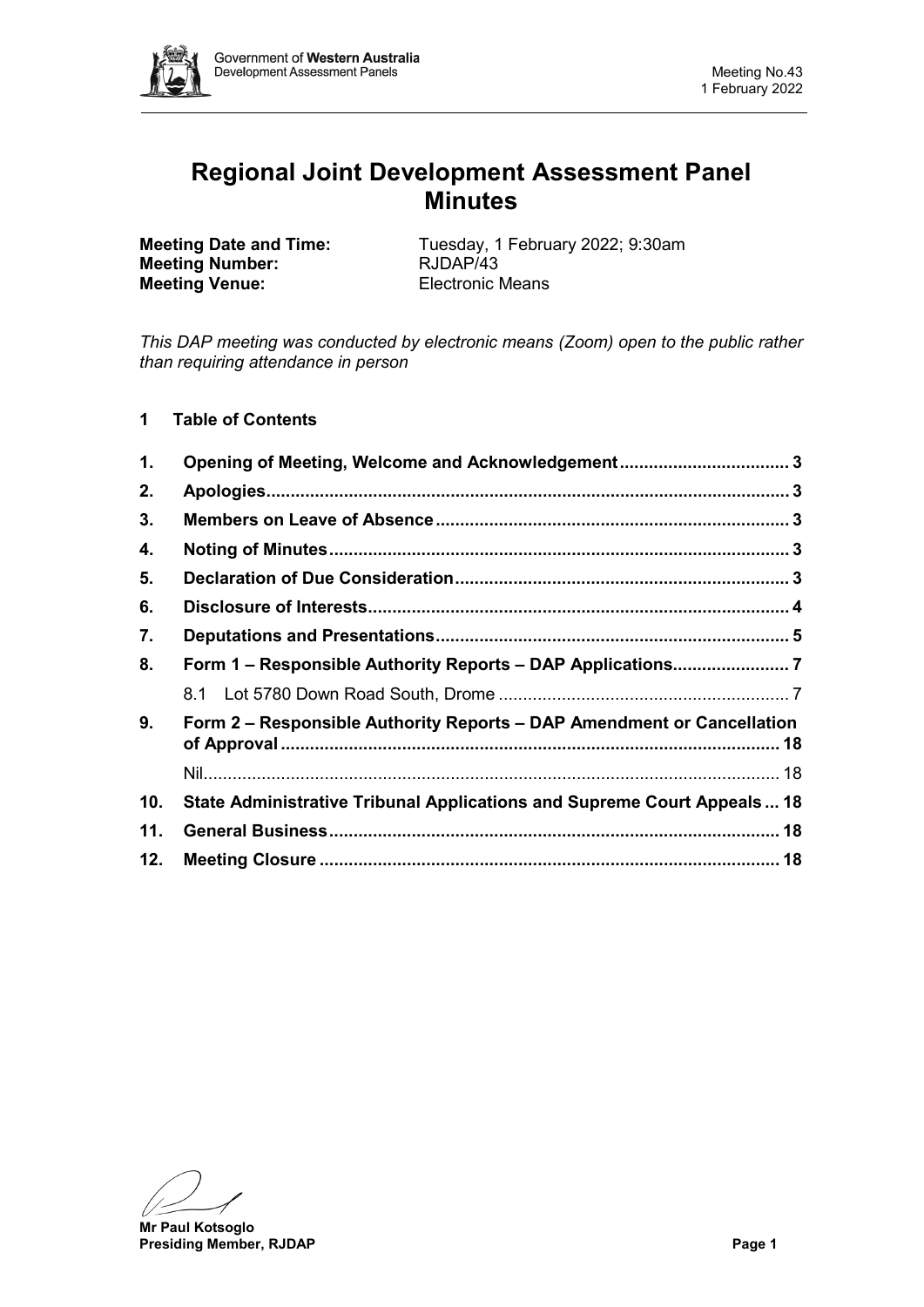

## **Attendance**

## **DAP Members**

Mr Paul Kotsoglo (Presiding Member) Mr Gene Koltasz (A/Deputy Presiding Member) Ms Shelly Shepherd (A/Third Specialist Member) Mayor Dennis Wellington (Local Government Member, City of Albany) Cr Paul Terry (Local Government Member, City of Albany)

## **Officers in attendance**

Mr Adrian Nicoll (City of Albany) Ms Joanne Wardell-Johnson (City of Albany) Mr Alan Millar (City of Albany)

## **Minute Secretary**

Ms Adele McMahon (DAP Secretariat) Ms Samantha Hansen (DAP Secretariat) Ms Zoe Hendry (DAP Secretariat)

## **Applicants and Submitters**

Mr Jeff Foley (GHD) Mr James Forrest (GHD) Mr Simon Cleary (GHD) Mr Theo Newhouse (Great Southern Motorplex Group Inc) Ms Lucy Wellstead (Albany Cycling Club) Mr Jack Fuller (Albany Motorcycle Club) Mr Don Martin (Recreational Trailbike Riders Association of Western Australia) Ms Sue Dawes Mr Lindsay Black Mr Peter Eades Ms Donna Thomas Dr Narelle Hadlow Mr Ray Gerovich Mr Phil Harding Mr Nelson Gilmour Mr Ivan Gerovich Mr Phillip Hull Ms Annabel Paulley Ms Diane Evers

## **Members of the Public / Media**

There was 140 members of the public in attendance.

Mr Kyle Pauletto from ABC and Ms Sarah Makse from the Albany Advertiser were in attendance.

**Mr Paul Kotsoglo Presiding Member, RJDAP Page 2**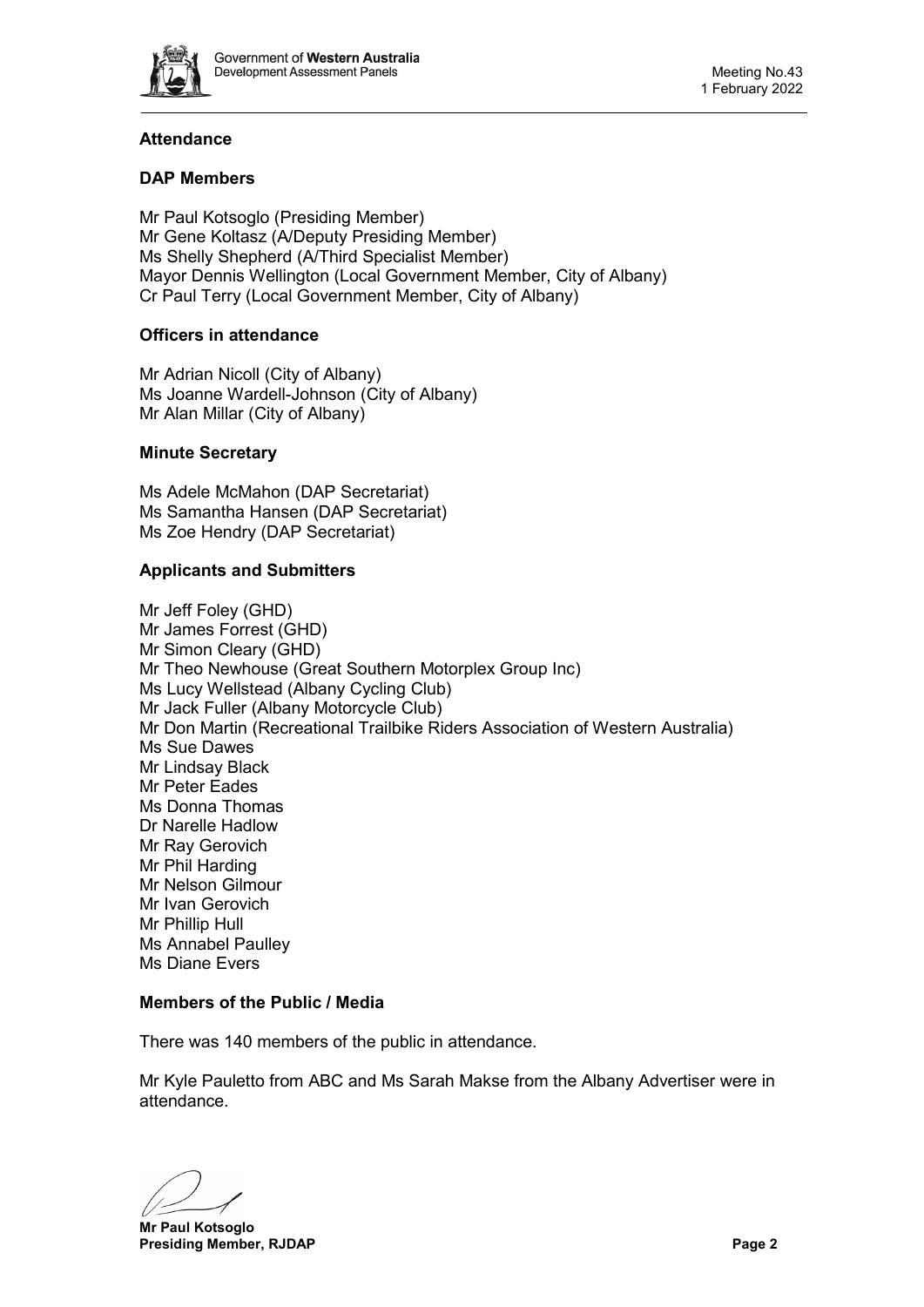

## <span id="page-2-0"></span>**1. Opening of Meeting, Welcome and Acknowledgement**

The Presiding Member declared the meeting open at 9:36am on 1 February 2022 and acknowledged the traditional owners and paid respect to Elders past and present of the land on which the meeting was being held.

The Presiding Member announced the meeting would be run in accordance with the DAP Standing Orders 2020 under the *Planning and Development (Development Assessment Panels) Regulations 2011.*

## **1.1 Announcements by Presiding Member**

The Presiding Member advised that in accordance with Section 5.16 of the DAP Standing Orders 2020 which states *'A person must not use any electronic, visual or audio recording device or instrument to record the proceedings of the DAP meeting unless the Presiding Member has given permission to do so.',* the meeting would not be recorded.

The Presiding Member announced any DAP member or presenter attending a DAP meeting must not, either orally, in writing or by any other means –

- *a) Make a statement that a local government or public sector employee is incompetent or dishonest; or*
- *b) Use offensive or objectionable expressions in reference to a local government, public sector employee or other presenters.*

This meeting was convened via electronic means (Zoom). Members were reminded to announce their name and title prior to speaking.

#### <span id="page-2-1"></span>**2. Apologies**

Ms Kanella Hope (Deputy Presiding Member) Mr Justin Page (Third Specialist Member)

#### <span id="page-2-2"></span>**3. Members on Leave of Absence**

Nil

#### <span id="page-2-3"></span>**4. Noting of Minutes**

DAP members noted that signed minutes of previous meetings are available on the [DAP website.](https://www.dplh.wa.gov.au/about/development-assessment-panels/daps-agendas-and-minutes)

## <span id="page-2-4"></span>**5. Declaration of Due Consideration**

The Presiding Member noted that an addendum to the agenda was published in relation to Item 8.1, received on 28 January 2022.

The Presiding Member noted an addendum to the agenda was published to include details of a DAP request for further information and responsible authority response in relation to Item 8.1, received on 31 January 2022.

**Mr Paul Kotsoglo Presiding Member, RJDAP Page 3**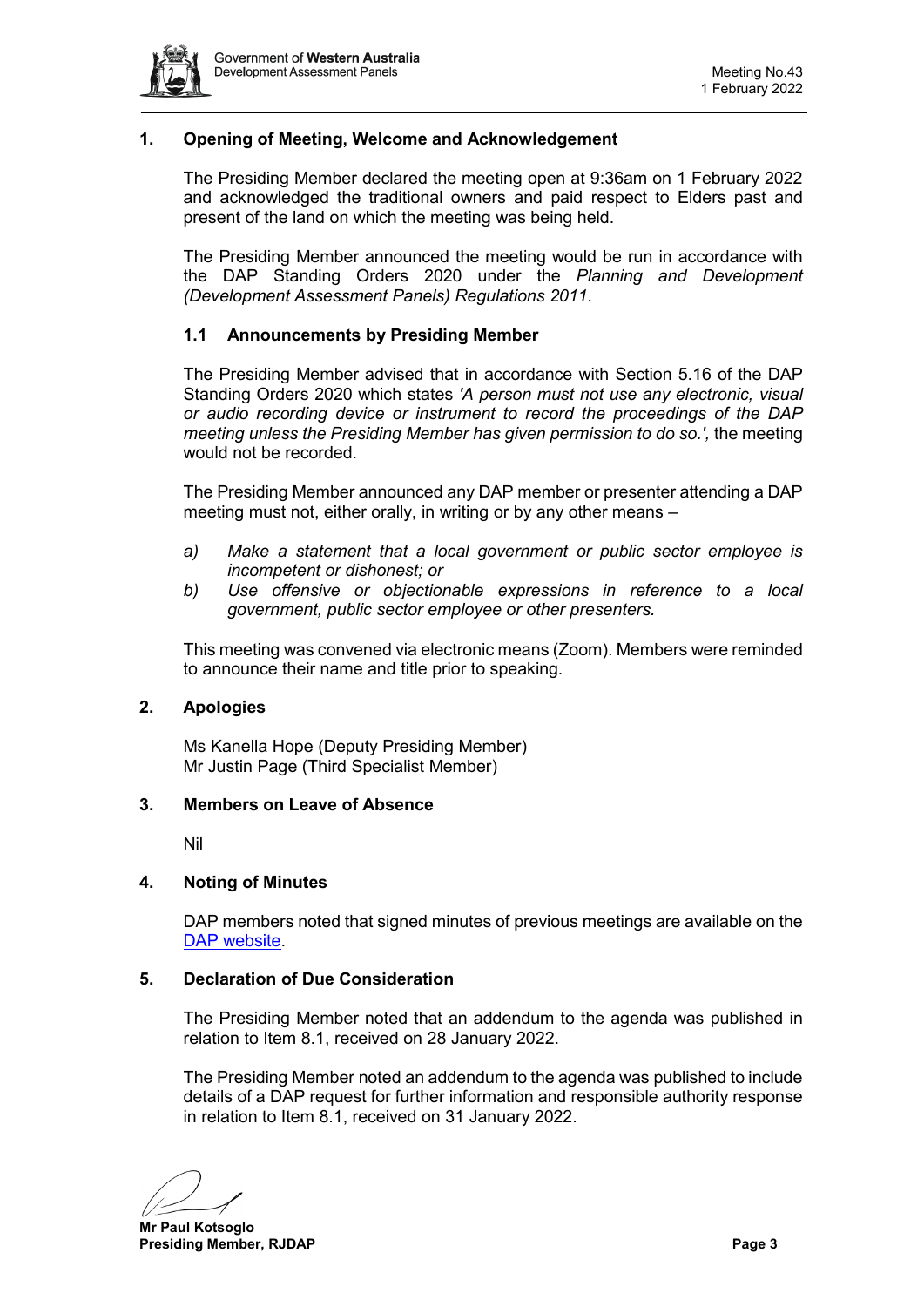

## **PROCEDURAL MOTION**

**Moved by:** Ms Shelley Shepherd **Seconded by:** Mayor Dennis Wellington

That the meeting be adjourned for a period of 5 minutes

## **The Procedural Motion was put and CARRIED UNANIMOUSLY.**

**REASON:** To allow members to allow members to consider the late written submission from Mr Phillip Harding that was received by panel members at 9:33am.

*The meeting was adjourned at 9:50am. The meeting was reconvened at 9:57am.*

*Mr Paul Kotsoglo left the panel at 9:53am. Mr Paul Kotsoglo joined the panel at 9:57am.*

All members declared that they had duly considered the documents.

#### <span id="page-3-0"></span>**6. Disclosure of Interests**

DAP Member, Mr Paul Kotsoglo, declared an Impartiality Interest in item 8.1.

- Planning Solutions was sent a request for quotation for the Motorplex, the Planning Solutions tender was non-compliant and the invitation to provide further information was declined by Planning Solutions. Planning Solutions wasn't engaged on the project and had no involvement in the project.
- One of the submitters, Mr Dibble is known to Mr Kotsoglo. Mr Kotsoglo has purchased 2 motorcycles from him and he continues to provide mechanical advice, accessories, etc. The sale/repair normal commercial transactions. The application has not been discussed.
- Mr Kotsoglo is member of the BMW Motorcycle Club of WA.

In accordance with section 6.2 and 6.3 of the DAP Standing Orders 2020, the Presiding Member, Ms Francesca Lefante determined that the member listed above, who had disclosed an Impartiality Interest, was permitted to participate in the discussion and voting on the item.

DAP Member, Mr Justin Page, declared an Indirect Pecuniary Interest in Item 8.1. Mr Page is employed by Element Advisory who is appointed by DevelopmentWA on various projects outside of the City of Albany. Mr Page declares this will not influence decision making in relation to the item in the context of DevelopmentWAs submission on the proposal.

In accordance with section 6.2 and 6.3 of the DAP Standing Orders 2020, the Presiding Member, Mr Paul Kotsoglo determined that the member listed above, who had disclosed an Indirect Pecuniary Interest, was not permitted to participate in the discussion and voting on the item.

**Mr Paul Kotsoglo Presiding Member, RJDAP Page 4**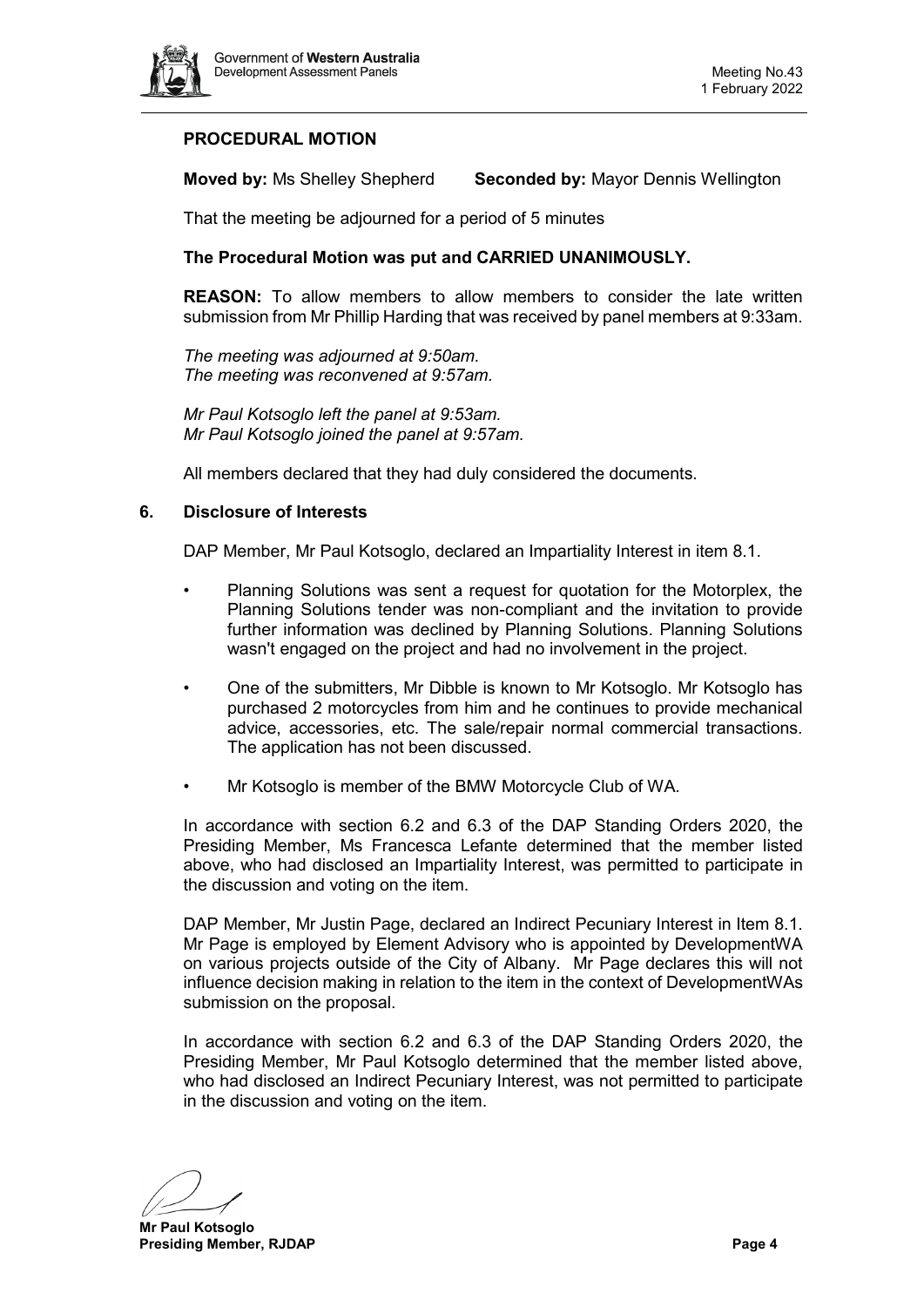

DAP Member, Cr Terry, declared that he is a member of the Albany Cycle Club, who have made a submission in relation to the application being considered.

In accordance with section 6.2 and 6.3 of the DAP Standing Orders 2020, the Presiding Member, Mr Paul Kotsoglo determined that the member listed above, who had disclosed an Impartiality Interest, was permitted to participate in the discussion and voting on the item.

## <span id="page-4-0"></span>**7. Deputations and Presentations**

- **7.1** Mr Peter Eades addressed the DAP against the recommendation for the application at Item 8.1.
- **7.2** Ms Donna Thomas addressed the DAP against the recommendation for the application at Item 8.1.
- **7.3** Mr Nelson Gilmour addressed the DAP against the recommendation for the application at Item 8.1.
- **7.4** Mr Ray Gerovich addressed the DAP against the recommendation for the application at Item 8.1.
- **7.5** Mr Ivan Gerovich addressed the DAP against the recommendation for the application at Item 8.1 and responded to questions from the panel.
- **7.6** Dr Narelle Hadlow addressed the DAP against the recommendation for the application at Item 8.1 and responded to questions from the panel.
- **7.7** Mr Phillip Hull addressed the DAP against the recommendation for the application at Item 8.1 and responded to questions from the panel.
- **7.8** Ms Annabel Paulley addressed the DAP against the recommendation for the application at Item 8.1 and responded to questions from the panel.
- **7.9** Ms Diane Evers addressed the DAP against the recommendation for the application at Item 8.1.
- **7.10** Mr Don Martin (Recreational Trailbike Riders Association of Western Australia) addressed the DAP in support of the recommendation for the application at Item 8.1 and responded to questions from the panel.
- **7.11** Mr Lindsay Black addressed the DAP in support of the recommendation for the application at Item 8.1.
- **7.12** Ms Sue Dawes addressed the DAP in support of the recommendation for the application at Item 8.1.
- **7.13** Mr Jack Fuller (Albany Motorcycle Club) addressed the DAP in support of the recommendation for the application at Item 8.1.

**Mr Paul Kotsoglo Presiding Member, RJDAP Page 5**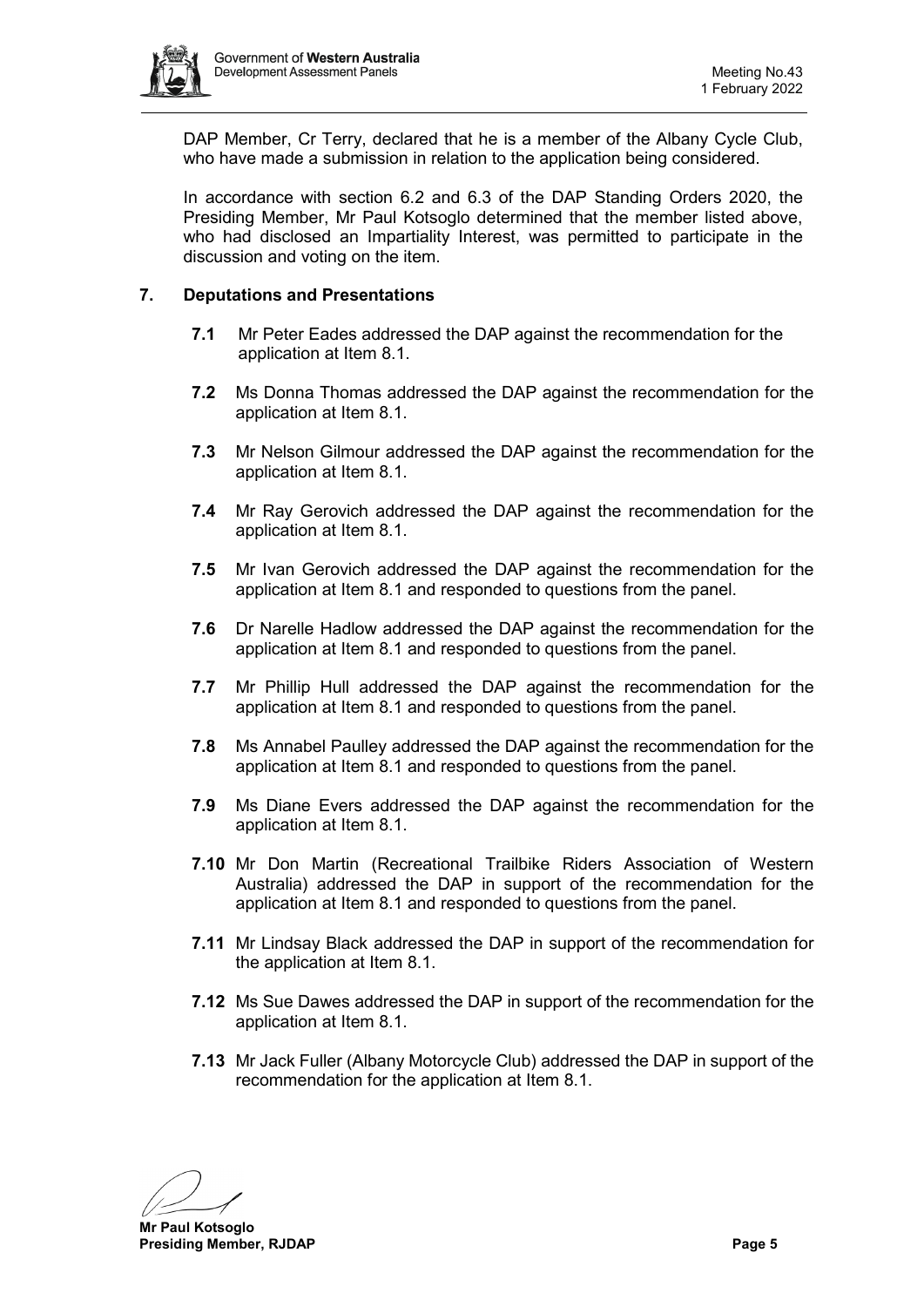

- **7.14** Ms Lucy Wellstead (Albany Cycling Club) addressed the DAP in support of the recommendation for the application at Item 8.1 and responded to questions from the panel.
- **7.15** Mr Theo Newhouse (Great Southern Motorplex Group Inc) addressed the DAP in support of the recommendation for the application at Item 8.1 and responded to questions from the panel.
- **7.16** Mr Jeff Foley (GHD)addressed the DAP in support of the recommendation for the application at Item 8.1 and responded to questions from the panel.
- **7.17** Mr James Forrest (GHD) addressed the DAP in support of the recommendation for the application at Item 8.1 and responded to questions from the panel.
- **7.18** Mr Simon Cleary (GHD) addressed the DAP in support of the recommendation for the application at Item 8.1 and responded to questions from the panel.
- **7.19** Ms Joanne Wardell-Johnson and Mr Adrian Nicholl (City of Albany) addressed the DAP in relation to the application at Item 8.1 and responded to questions from the panel.
- **7.20** The panel members noted written submissions from Mr Neil Pettit, Mr Ivan Gerovich, Ms Donna Thomas, Mr Anthony & Ms Donna Thomas, Mr Phillip Hull, Ms Annabel Paulley, Mr Phil Harding and Ms Colleen Srodzinski against the recommendation at Item 8.1.

## **PROCEDURAL MOTION**

**Moved by:** Mr Gene Koltasz **Seconded by:** Ms Shelley Shepherd

That the meeting be adjourned for a period of 15 minutes.

*The meeting was adjourned at 12:50pm. The meeting was reconvened at 1:05pm.*

## **The Procedural Motion was put and CARRIED UNANIMOUSLY.**

**REASON:** To provide the members with a comfort break.

**Mr Paul Kotsoglo Presiding Member, RJDAP Page 6**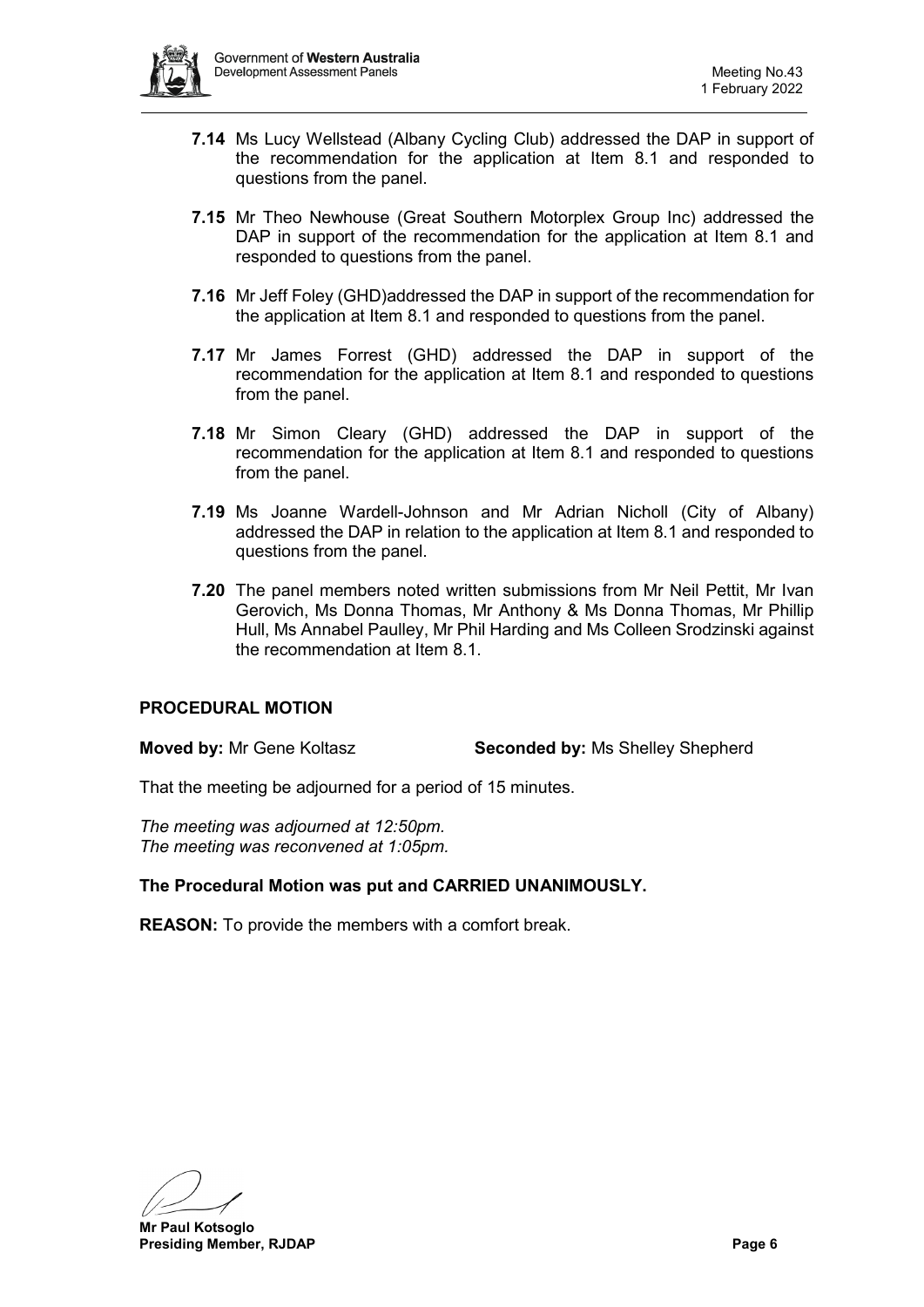

## <span id="page-6-0"></span>**8. Form 1 – Responsible Authority Reports – DAP Applications**

## <span id="page-6-1"></span>**8.1 Lot 5780 Down Road South, Drome**

| <b>Development Description:</b>        | 'Recreation – private' (stage 1 – proposed motor-<br>sport park: stage 1a - emergency access way,<br>motocross track, 4wd training area and all-terrain<br>vehicle area and associated infrastructure & stage<br>1b – multi-use racetrack and associated<br>infrastructure. |  |
|----------------------------------------|-----------------------------------------------------------------------------------------------------------------------------------------------------------------------------------------------------------------------------------------------------------------------------|--|
| Applicant:                             | GHD on behalf of Great Southern Motorplex<br>Group                                                                                                                                                                                                                          |  |
| Owner:                                 | City of Albany                                                                                                                                                                                                                                                              |  |
| Responsible Authority:<br>DAP File No: | City of Albany<br>DAP/21/02062                                                                                                                                                                                                                                              |  |

#### **REPORT RECOMMENDATION**

**Moved by:** Mayor Dennis Wellington **Seconded by:** Cr Paul Terry

That the Regional JDAP resolves to:

- 1. **Accept** that the DAP Application reference DAP/21/02062 is appropriate for consideration as a "Recreation - Private" land use and compatible with the objectives and requirements of the Special Use Zone set out under cl. 4.7 and requirements under SU26 of Schedule 4 – Special Use Zones of the City of Albany Local Planning Scheme No. 1.
- 2. **Approve** DAP Application reference DAP/21/02062 and accompanying development plans, management plans and assessment reports listed as:
	- a) Environmental Management Plan (27 July 2021)
	- b) Water Management Plan (16 August 2021)
	- c) Hydrocarbon Management Plan (27 July 2021)
	- d) Waste Management Plan (27 July 2021)
	- e) Dust Management Plan (27 July 2021)
	- f) Site and Soil Evaluation Report for Onsite Wastewater Management (19 August 2021)
	- g) Protection Exclusion Area Management Plan (27 July 2021),
	- h) Decommissioning Plan (27 July 2021)
	- i) Construction Management Plan (27 July 2021)
	- j) Visual Impact Assessment (24 August 2021)
	- k) Bushfire Management Plan and Addendum Report (26 July 2021)
	- l) Traffic & Parking Management Plan (16 April 2021)
	- m) Development Plans

in accordance with Clause 68 of Schedule 2 (Deemed Provisions) of the *Planning and Development (Local Planning Schemes) Regulations 2015*, and the provisions of the City of Albany Local Planning Scheme No. 1, subject to the following conditions:

**Mr Paul Kotsoglo Presiding Member, RJDAP Page 7**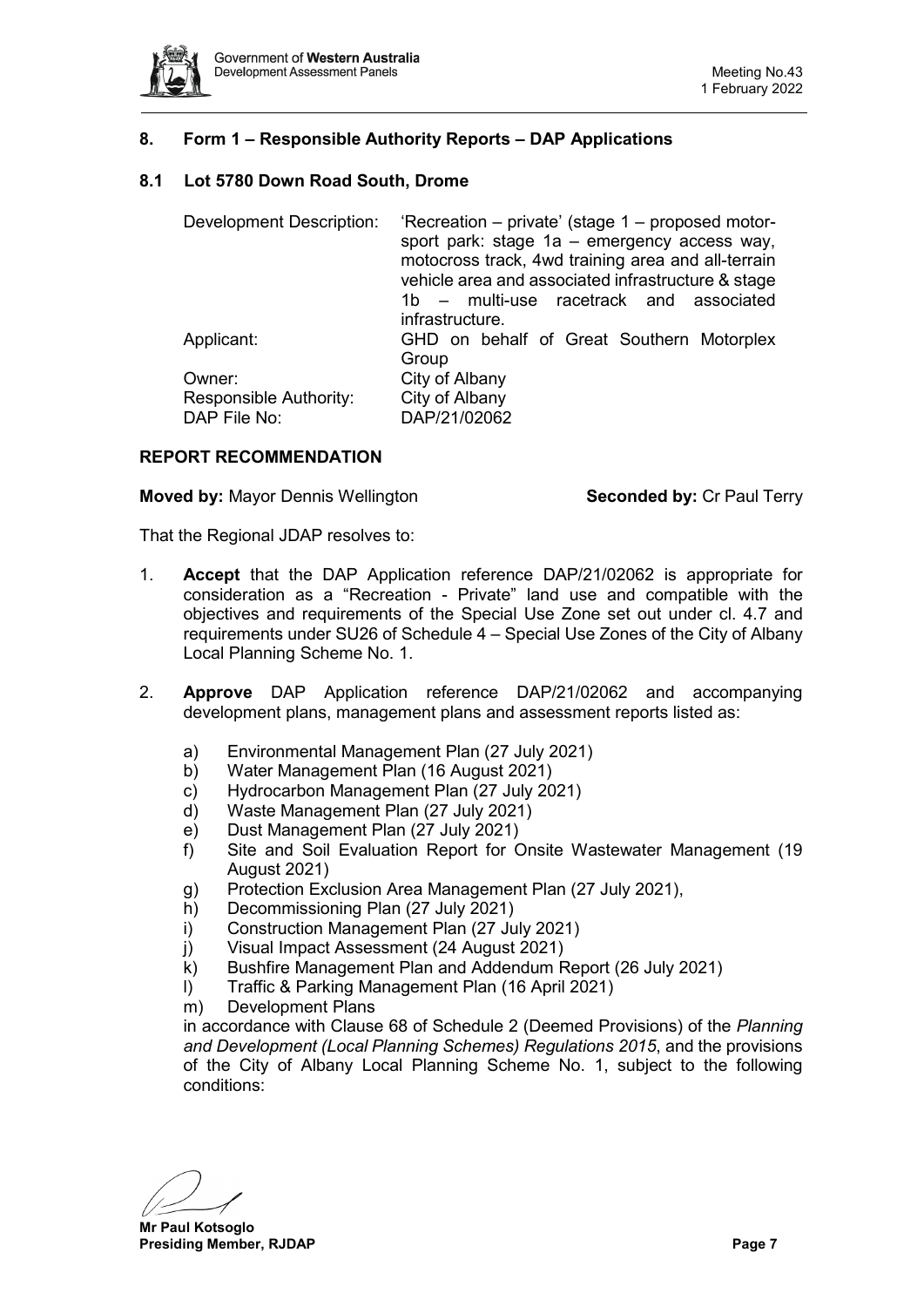

## **Conditions**

- 1. This decision constitutes planning approval only and is valid for a period of 4 years from the date of approval. If the subject development is not substantially commenced within the specified period, the approval shall lapse and be of no further effect.
- 2. All development shall be undertaken in accordance with the requirements of Schedule 4 SU26 and Precinct Plan of the City of Albany *Local Planning Scheme No. 1,* the development and management plans listed below, with all works, measures and actions identified under the approved development and plans implemented and maintained, unless varied by a condition of approval or a minor amendment, to the satisfaction of the City of Albany:
	- a) Environmental Management Plan (27 July 2021)
	- b) Noise Management Plan (27 July 2021)
	- c) Water Management Plan (16 August 2021)
	- d) Hydrocarbon Management Plan (27 July 2021)
	- e) Waste Management Plan (27 July 2021)
	- f) Dust Management Plan (27 July 2021)
	- g) Site and Soil Evaluation Report for Onsite Wastewater Management (19 August 2021)
	- h) Protection Exclusion Area Management Plan (27 July 2021),
	- i) Decommissioning Plan (27 July 2021)
	- j) Construction Management Plan (27 July 2021)
	- k) Visual Impact Assessment (24 August 2021)
	- l) Bushfire Management Plan and Addendum Report (26 July 2021)
	- m) Traffic & Parking Management Plan (16 August 2021)
	- n) Development Plans
- 3. Noise monitoring is to be undertaken on at least two occasions per 12-month period, to measure levels of noise associated with the loudest motorsport events at the motorsports park. The noise monitoring is to also account for the impact of the PA system. The noise monitoring is to be taken at the nearest sensitive premises and is to be reported to the City of Albany on an annual basis.
- 4. In regards to the approved Bushfire Management Plan dated 26 July 2021, prior to occupation of use of Stage 1A:
	- a) A 20m wide road reserve shall be excised from Lot 1 Albany Highway and a 10m wide easement shall be implemented through Lot 10 Albany Highway, for the purposes of an Emergency Access Way, to the satisfaction of the City of Albany.
	- b) Gates shall be implemented and maintained at the western and eastern entries to the road reserve excised from for Lot 1 Albany Highway for the Emergency Access Way, to restrict access for emergency purposes only, in accordance with the approved Bushfire Management Plan; and
	- c) Directional signage associated with the Emergency Access Way shall be implemented and maintained, with one installed at the entry to the western end of the road reserve for Lot 1 Albany Highway and one at the eastern entry of the road reserve for Lot 10 Albany Highway, stating 'Emergency Access Way', in accordance with the approved Bushfire Management Plan.

**Mr Paul Kotsoglo Presiding Member, RJDAP Page 8**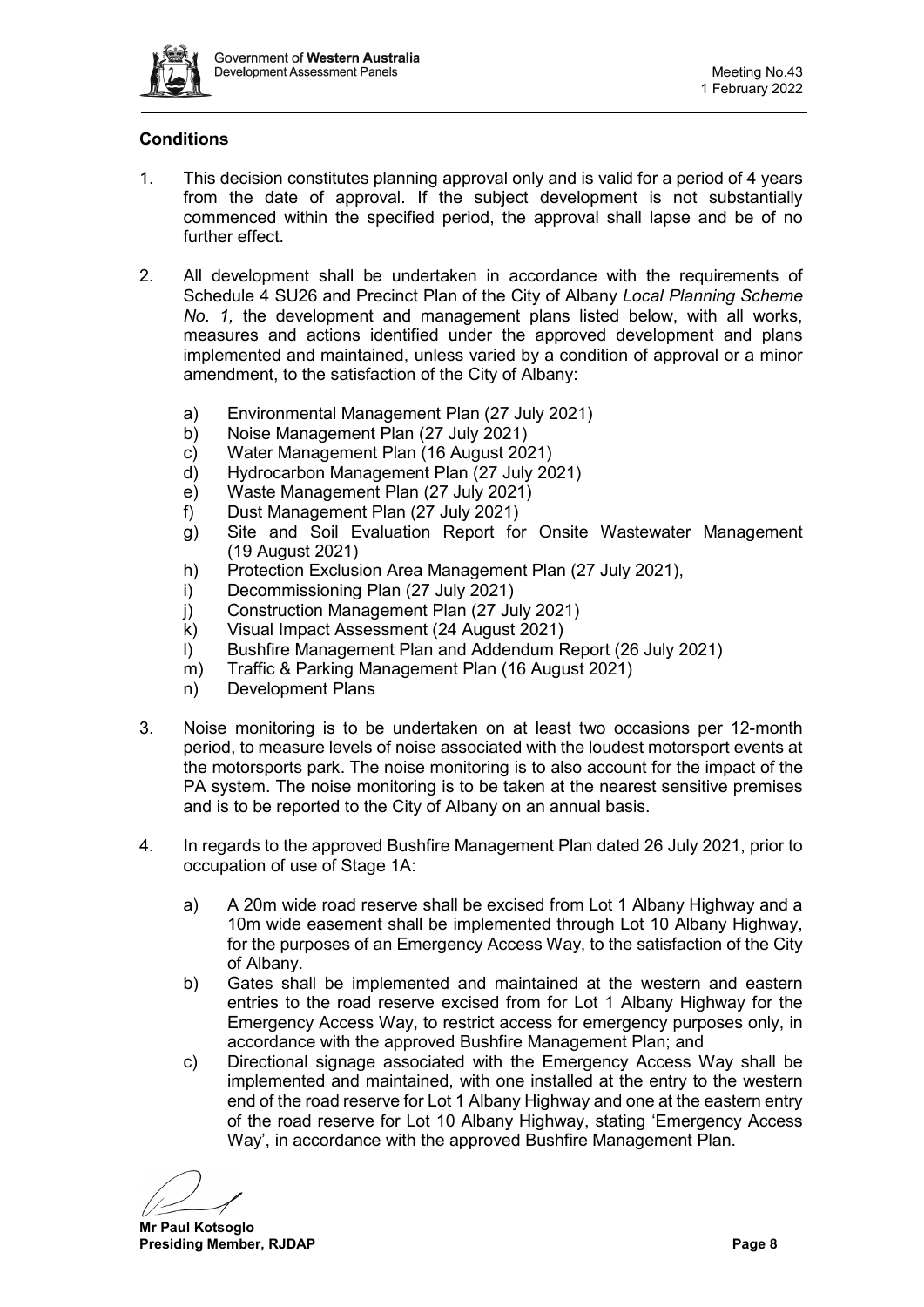

- 5. In regards to the approved Site and Soil Evaluation Report for Onsite Wastewater Management dated 19 August 2021:
	- a) Prior to the occupation of use of Stage 1A, an approved 'Secondary' treatment system, certified to AS1546.3:2008, shall be installed for the Motocross Precinct and maintained in perpetuity.
	- b) Prior to the occupation of use of Stage 1B, an approved 'Secondary' treatment system, certified to AS1546.3:2008, shall be installed for the Race Track Precinct and maintained in perpetuity.
- 6. In regards to the approved Water Management Plan dated 16 August 2021:
	- a) Surface and ground water monitoring should be undertaken on a monthly basis to the satisfaction of the City of Albany.
	- b) Prior to the occupation of use, a Revegetation Plan shall be developed and implemented for the Protection Exclusion Area (wetland gully area). The Revegetation Plan is to identify sources of wetland and upland vegetation type plantings, density of plantings, weed control, completion criteria and monitoring timeframes to the satisfaction of the City of Albany.
	- c) The proposed motocross track, race car track and 4WD areas are to achieve a minimum vertical separation distance of two metres to the maximum (wet season) groundwater table, to allow for soil contaminant filtration and aerobic microbial action. Proposed stormwater basins designed for infiltration management, are to also achieve a 2m clearance to groundwater. If the base of a proposed basin is within the 2m limit, the basin is to be lined to prevent infiltration and a subsoil drainage system is to be developed.
- 7. In regards to the approved Protection Exclusion Area Management Plan dated 27 July 2021:
	- a) Prior to the occupation of the motocross track, a Revegetation Plan shall be prepared in relation to the Protection Exclusion Area (wetland gully area) and submitted to the City for approval. The Revegetation Plan is to be implemented within the first five available planting seasons (i.e. by the end of the year 2026).
- 8. No goods or materials shall be stored in parking or landscape areas, or in access driveways, and the 50m Protection Exclusion Area unless otherwise approved by the City of Albany.

**Mr Paul Kotsoglo Presiding Member, RJDAP Page 9**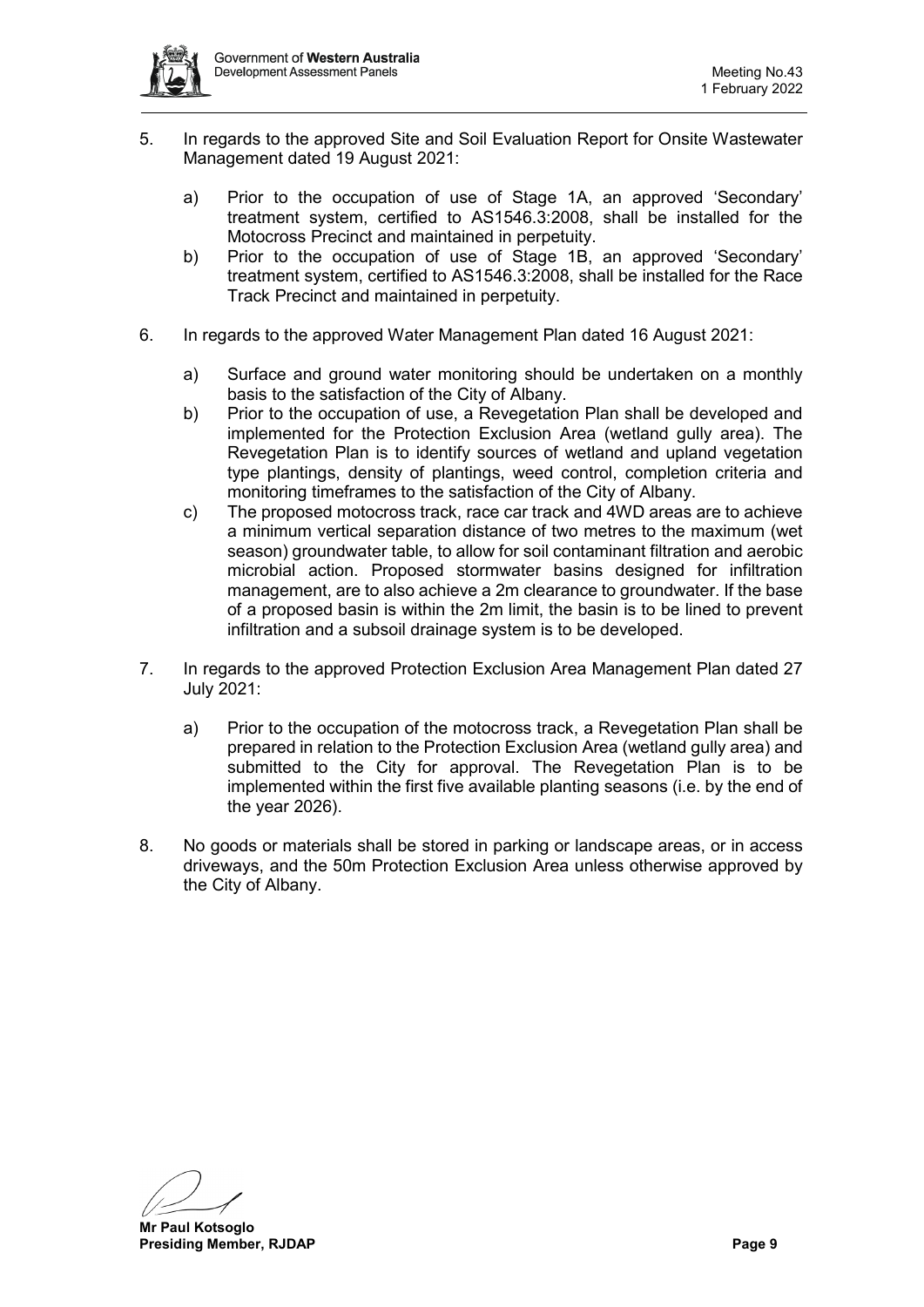

## **ADVICE**

## Noise Management

- 1. In respect to noise management during construction of Stages 1A and 1B and the operation of the approved motorsports complex, as outlined in accordance with the Noise Management Plan (NMP) (as amended):
	- a) In accordance with the *Environmental Protection Act 1986,* a Noise Management Plan for the proposed motor sport venue requires formal approval, as delegated to the Chief Executive Officer, City of Albany.
	- b) In regards to the modifications required to the NMP prior to obtaining formal approval outlined above, it is noted that there is a requirement limiting the period of approval to three years. As the venue will undergo staged construction that will most likely take longer than three years, the City recommends that the approval timeframe sought for the NMP be amended from three years to ten years.
	- c) Two weeks before any construction activity commences for Stages 1A and/or 1B, all noise sensitive residents within 2 km of the Lot 5780, are to be provided with contact details to direct any noise complaints related to construction works.
	- d) The maximum potential usage of the multi-use race track precinct is as follows:
		- i) Monday to Saturday 8:00 to 18:00,
		- ii) Sundays and Public Holidays 9:00 to 18:00
		- iii) The multi-use racetrack cannot operate an event at the same time as a motocross event.
	- e) The maximum potential usage of the motocross precinct is as follows:
		- i) Tuesday & Thursdays 15:00 to 18:00 (practice/training).
		- ii) One weekend event per month Saturday 8:00 to 18:00. Sundays and Public Holidays 9:00 to 18:00.
		- iii) Motocross cannot operate an event when the multi-use racetrack is in use.
		- iv) Additional weekend usage is only possible if it is not in conflict with the racetrack.
	- f) The maximum potential usage of the 4WD precinct is as follows:
		- i) Monday to Sunday 9:00 to 18:00
		- ii) 4WD not to operate when Motocross in use.
	- g) The NMP refers to a 'Special Event' as being, an event that cannot be conducted within the limits for scheduled race meetings and practice sessions. Such an event requires special approval from the CEO of the Department of Water and Environmental Regulation, or the relevant delegated authority, in accordance with r. 18 of the *Environmental Protection (Noise) Regulations 1997*.

**Mr Paul Kotsoglo Presiding Member, RJDAP Page 10**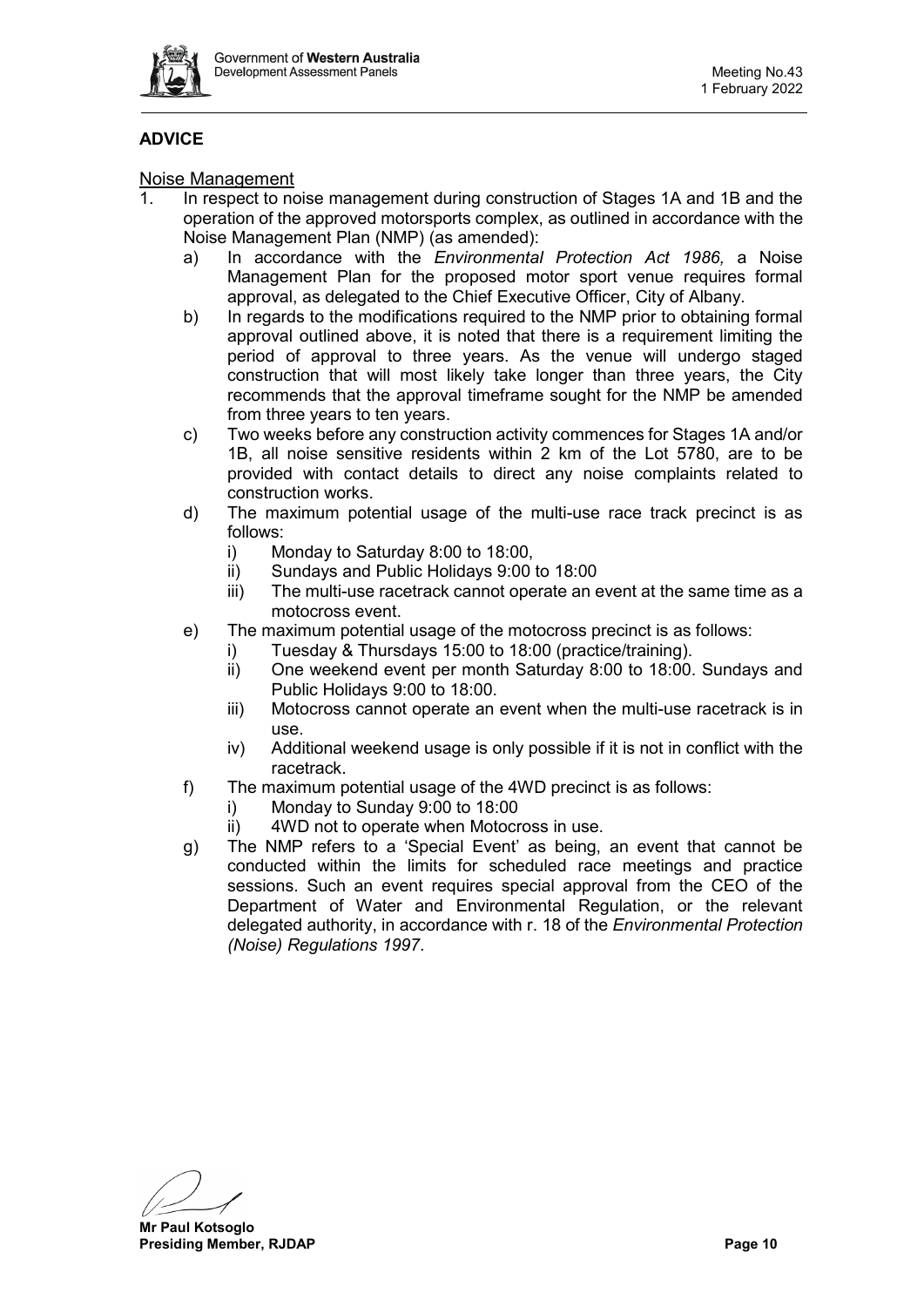

- 2. Prior to formal submission of the Noise Management Plan to the City of Albany for endorsement by the Chief Executive Officer, the Noise Management Plan and associated noise modelling, are to be modified as follows:
	- a) At section 7, point 5, include the following text after the word 'buffer': *'or as required by conditions of the approval'*
	- b) At section 8.2, change '9.3' to '9.2' and '10.3' to '10.2'.
	- c) At section 10, change '10.3' to '10.2'.
	- d) Delete point 4 in section 10.3 of the Noise Management Plan as it is covered by point 1.
	- e) At section 3 of the Noise Management Plan, amend from 'three' years to 'ten' years.
	- f) Regarding the Noise Assessment report (Sept 2020), change the 'distance from the AMP boundary', for the 'SR02' dwelling, from 1120m to 980m and update noise decibel readings for the SR02 site to reflect the new corrected distance.

## Water Management

- 3. In respect to the approved Water Management Plan (WMP) dated 16 August 2021:
	- a) The WMP is to be implemented for construction and operation of the site to the satisfaction of the City. The WMP must achieve site and design criteria for the following:
		- Water and wastewater supply and servicing
		- Stormwater and water quality management
		- Construction management
		- **Monitoring**
	- b) DWER's Water Quality Protection Note 100: Contaminant Spills emergency response plan (2020) should be considered.
	- c) Based on the acid sulfate soil (ASS) assessments to date, inorganic sulfidic sources capable of rapid acid release upon disturbance were not observed. Other, more slow releasing acidity sources were observed in the ASS assessment and will require management if disturbed in volumes greater than 100m<sup>3</sup>. Refer to DWER's Acid Sulfate Soil Guidelines for information to assist with the management of ground and/or groundwater disturbing works, available from dwer.wa.gov.au.
	- d) Under the *Rights and Water Irrigation Act 1914* a licence may be required to construct a bore or take water within a proclaimed Albany Groundwater Area.
	- e) The surface and groundwater monitoring shall be undertaken in accordance with a water-monitoring programme, to the satisfaction of the City of Albany. The water-monitoring programme is to include a Water Quality Response and Contingency Plan. The Water Quality Response and Contingency Plan should inform any additional monitoring and frequency required (i.e. water monitoring extended from monthly to quarterly). Monitoring of water entering and leaving any compensation basins should be undertaken following rainfall events. The City of Albany may consider reviewing the frequency of water monitoring, subject to the development of a monitoring programme and consultation with DWER.
	- f) The development is to have access to a sufficient supply of potable water that is of the quality specified under the Australian Drinking Water Quality Guidelines 2011.

**Mr Paul Kotsoglo Presiding Member, RJDAP Page 11**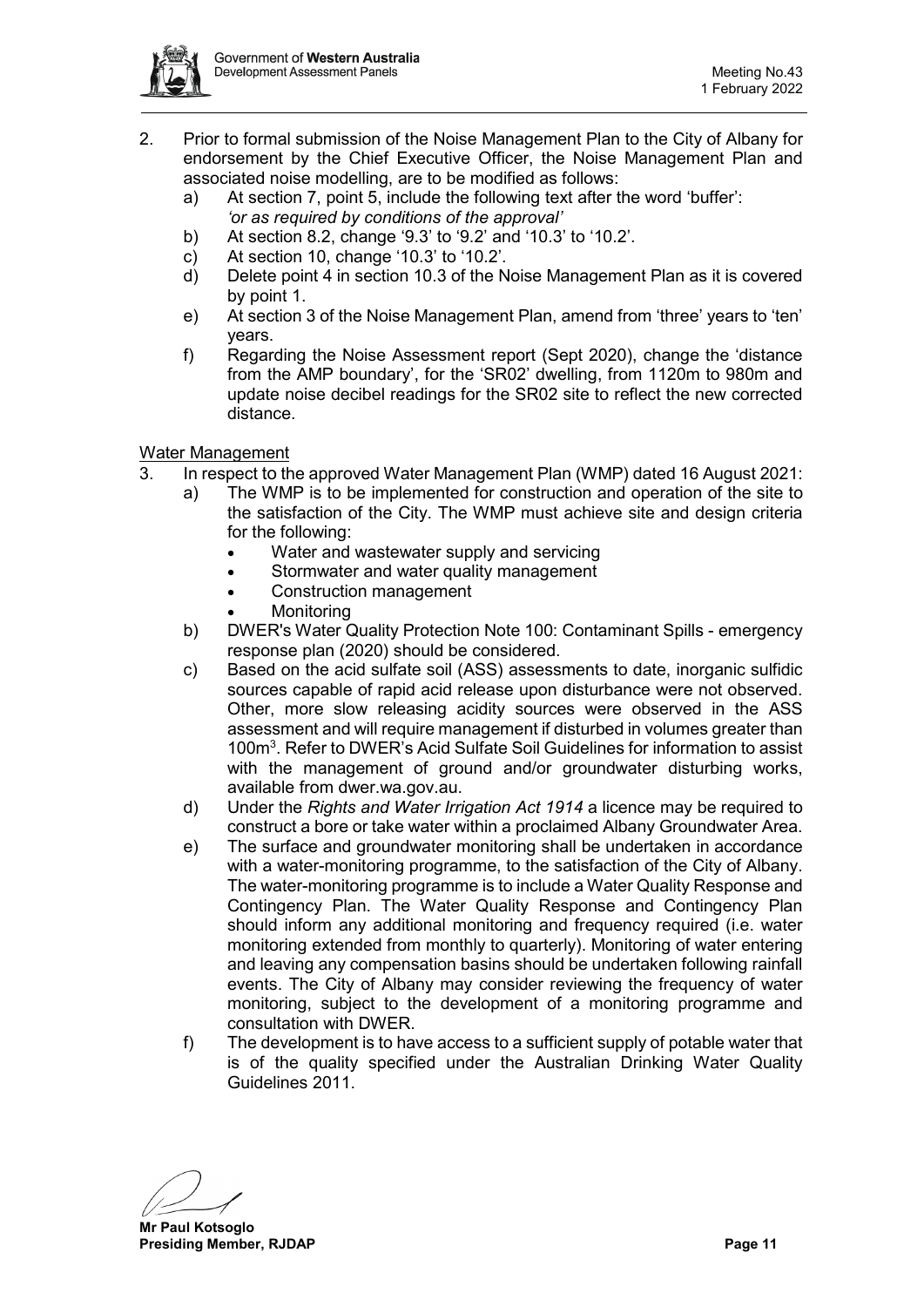

- g) Stormwater management for the approved development is to be designed and developed in accordance with the 'City of Albany's Subdivision and Development Guidelines', as follows:
	- Manage, retain and/or detain, and treat (if required) stormwater runoff from constructed impervious surfaces generated by the first 15mm of rainfall at source as much as practical.
	- Sizing of the pit and pipe system to accommodate the 20% Annual Exceedance Probability event.
	- Attenuate the 20% Annual Exceedance Probability event (5 year Average Recurrence Interval) to pre-development flows.
	- Maintain the 1% Annual Exceedance Probability event to predevelopment flood regime. Where this is not possible the downstream flood impact to be assessed and minimised to the satisfaction of the City of Albany. The overland flood route must be provided and shall be clearly identified on the stormwater design drawings.
- h) The stormwater management system is to be designed and certified by a practicing Civil Engineer to the satisfaction of the City of Albany.
- i) Prior to connection to the site's stormwater system, an approved Class 1 separation system (in accordance with EN858-1) is to be installed where petrol, benzene or other inflammable or explosive substances or grease, oil or greasy/oily matter is likely to be discharged.
- j) Stormwater and surface run-on should be diverted around, or away from, land application areas.

Effluent Management

- 4. In respect to effluent management:
	- a) An application to the Department of Health for an effluent treatment system will need to:
		- Highlight accurate times of use, volumes and dispersion rates.
		- Accommodate times during the year when the facility is used much less including the management for the once per week meetings with low patronage numbers.
		- Ensure the tanks and secondary treatment systems are able to cope with the periods of time when:
			- o There is little use such as low volumes each week and at the same time accommodate peak loadings at other times.
			- o There is no usage perhaps when the track could be closed for several months;
			- $\circ$  If there will be an influence of less solids entering the secondary treatment system and if this will influence the operation of the system.
		- Be Engineer Certified to ensure the operation of the 'system' handles peak and non-peak loadings.
	- b) An application to the Department of Health for the certified 'Secondary' treatment systems, are to be accompanied by a revised Site and Soil Evaluation Report, specific to the racetrack precinct (i.e. water balance calculations and design evaluation).

**Mr Paul Kotsoglo Presiding Member, RJDAP Page 12**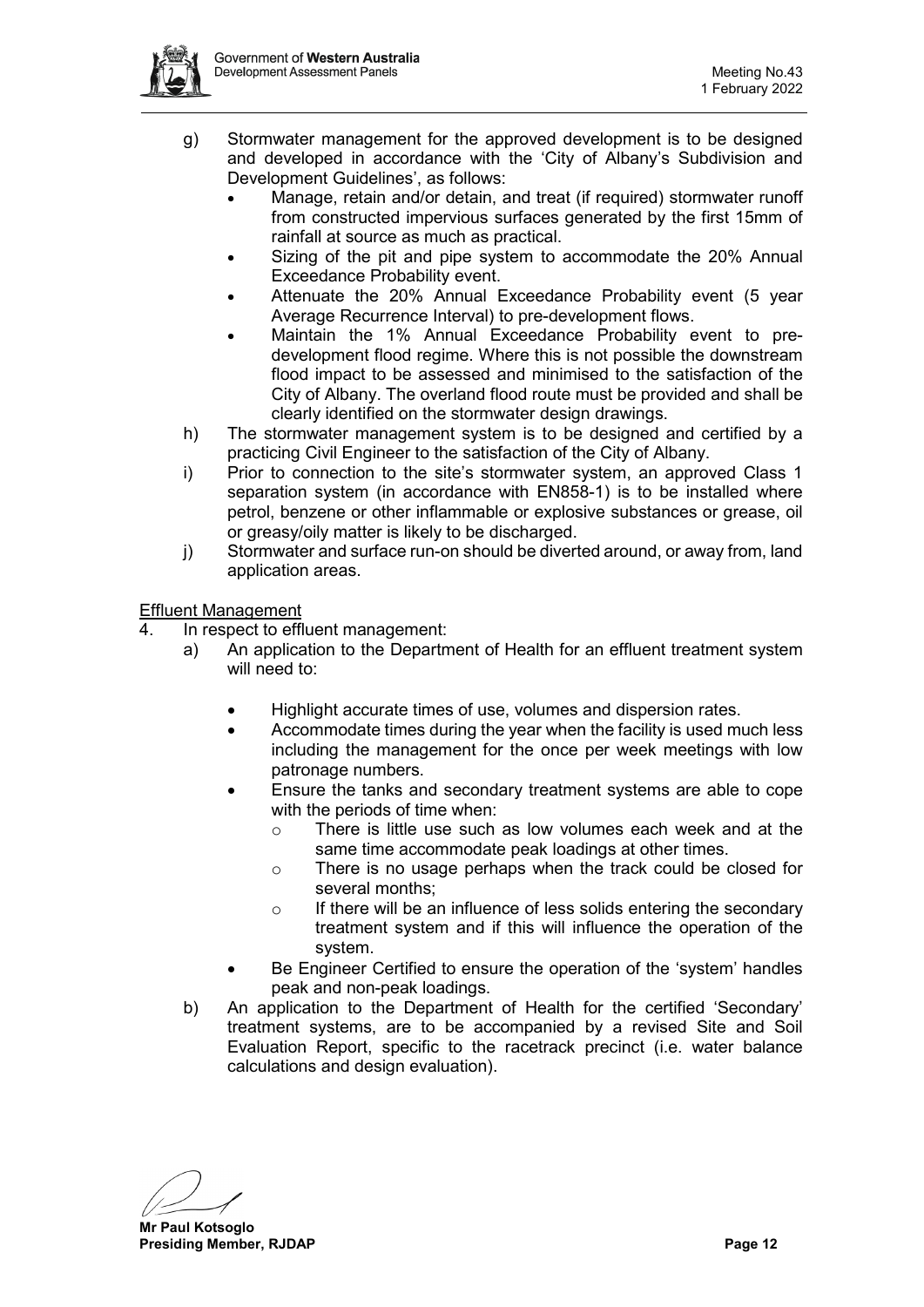

- c) The discharge point of the on-site sewerage system is to be at least two metres above the highest groundwater level, taking into account the range of seasonal groundwater conditions in the context of long term variability and possible groundwater rise following development.
- d) Land Application Areas for managing effluent should be located in accordance with recommended locations defined by the Site and Soil Evaluation assessment and Water Management Plan. Land application areas are required to achieve a two metre vertical separation to the highest groundwater level post-development.
- e) On-site wastewater infrastructure (15,000 L holding tanks) should meet the requirements of *Health (Treatment of Sewage and Disposal of Effluent and Liquid Waste) Regulations 1974*.
- f) The secondary treatment systems should be serviced as dictated by the supplier or engineer
- g) Proposed mitigation measures for the Motocross and Racetrack Precincts should be addressed. These include:
	- Diversion of stormwater from upslope around sub-soil irrigation areas
	- Amended soils in LAAs are used where hardpan or bedrock of < 0.6 m.
	- Design loading rates and Design irrigation rates are used to accommodate soil permeability.
- h) Any subsurface irrigation areas should be vegetated (i.e. with grass that can be mown regularly) to encourage growth and maximise nutrient uptake.
- i) Chemicals, large quantities of cleaning products, fats, oils and grease, and food scraps should not be discharged to the wastewater treatment and disposal system, as they risk overloading or interfering with the functioning of the system.

## Hydrocarbon Management

- 5. In respect to the approved Hydrocarbon Management Plan dated 27 July 2021:
	- a) All personnel are to be given an induction on procedures associated with hydrocarbon management responsibilities. This includes:
		- Refuelling and minor servicing in self-bunded designated areas only.
		- No major servicing onsite.
		- No above or below ground bulk fuel storage tanks onsite.
		- Appropriate containment and remediation of any spills.
		- Appropriate storage and offsite disposal of waste hydrocarbons.
	- b) All spill/pollution or incidents that are serious or have lasting environmental impacts shall be reported to the DWER as soon as practicable. Minor spills/ pollution and incidents shall be recorded, via an Incident Register and reported to the City of Albany.
	- c) Regular inspection and maintenance of developed areas is to occur (e.g. vehicle maintenance areas and wastewater infrastructure) to ensure they are operating as required (e.g. Sediment should be removed from sediment traps as required and disposed of at a registered waste facility. Any hydrocarbons removed from the oil water separator will be collected and stored within appropriate sealed containers for disposal at a registered waste facility).

**Mr Paul Kotsoglo Presiding Member, RJDAP Page 13**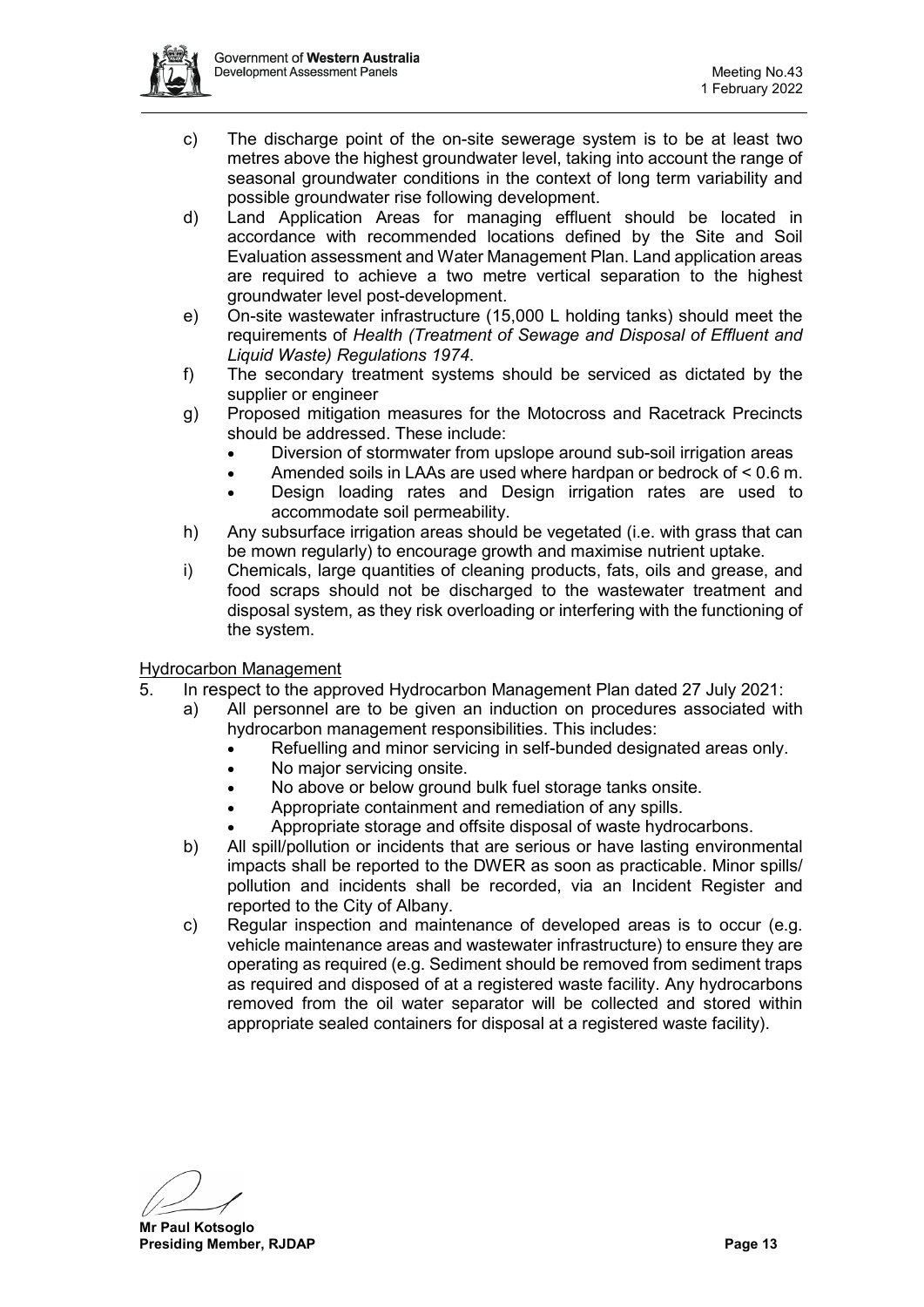

## Waste Management

- 6. In respect to the approved Waste Management Plan dated 27 July 2021:
	- a) Any hazardous waste is to be transported off-site for disposal to appropriately licensed facilities.
	- b) All personnel are to be given an induction on procedures associated with waste management responsibilities. This includes:
		- Wherever practical and economically viable, all waste materials will be recycled.
		- Collection areas and bins being appropriately maintained.
		- Provision of the appropriate number and types of bins on site for each of the different types of waste. Bins being clearly marked and monitored for cross-contamination of wastes.
		- Batteries, tyres, scrap metal, recycled materials and putrescible waste, hazardous waste and liquid waste from transportable toilets being transported off-site for disposal to appropriately licensed facilities.

## Dust Management

- 7. In respect to the approved Dust Management Plan dated 27 July 2021:
	- a) Disturbed surfaces are to be kept to the minimum.
	- b) Time any works to minimise dust emissions.
	- c) Avoid the removal of tree/vegetation shelter belts alongside boundaries.
	- d) Locate any stockpiles in sheltered areas and cover when they are to be left for longer than 24 hours.
	- e) Apply water/dust suppressant to:
		- Exposed areas when strong winds are expected.
		- Areas scheduled for disturbance.
	- f) Ensure a water cart is available to apply water to open areas (4WD training area, car parks, etc.) when strong winds are expected or during periods of high dust generation (operational)
	- g) Develop sprinklers adjacent to the motocross track to apply water when strong winds are expected or during periods of high dust generation (operational)

Site and Soil Management

- 8. In respect to site and soil management:
	- a) Soil excavations should only occur during the periods of the year where groundwater is at its lowest point (i.e. outside of winter and post-winter periods) to eliminate the need for temporarily lowering the groundwater table (dewatering).
	- b) Based on the acid sulfate soil (ASS) assessments to date, inorganic sulfidic sources capable of rapid acid release upon disturbance were not observed. Other, more slow releasing acidity sources were observed in the ASS assessment and will require management if disturbed in volumes greater than 100m3. Refer to DWER's Acid Sulfate Soil Guidelines for information to assist with the management of ground and/or groundwater disturbing works, available from dwer.wa.gov.au.
	- c) Slow releasing acidity sources were observed in the ASS assessment and will require management if disturbed in volumes greater than 100 $m^3$ . Neutralisation treatment and validation of soils will be required for any silty sand soil units disturbed in the proximity of the watercourse.

**Mr Paul Kotsoglo Presiding Member, RJDAP Page 14**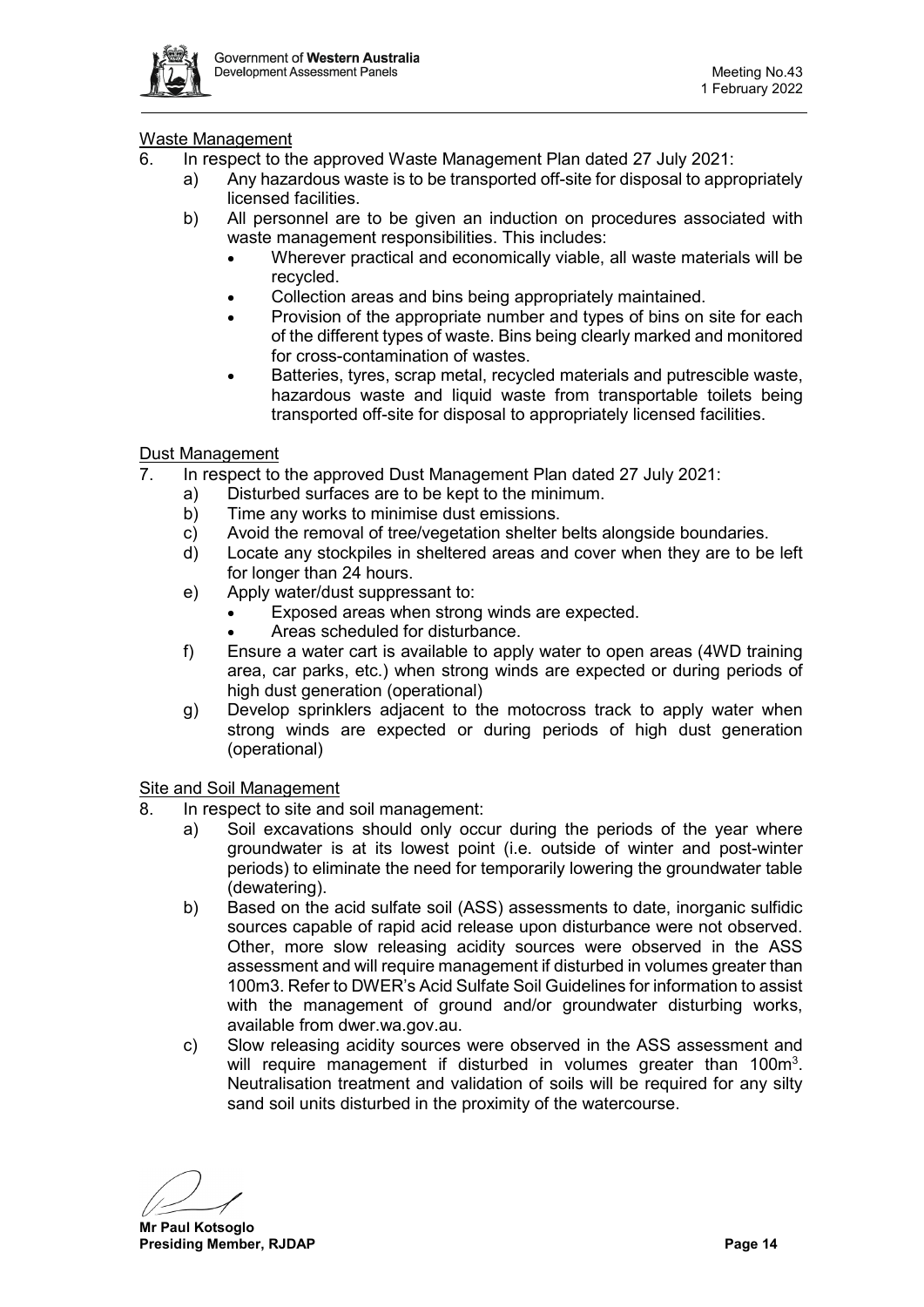

## Protection Exclusion Area Management

- 9. In respect to the approved Protection Exclusion Area Management Plan dated 27 July 2021:
	- a) Ensure a 50 m wide, low fuel Development Exclusion Buffer is maintained around the Protected Exclusion Area.
	- b) There should be no direct (untreated) discharge of water into the waterway/protection exclusion area.
	- c) Develop and maintain fencing around Development Exclusion Buffer.
	- d) Ensure implementation of hydrocarbon, water and waste management plans.
	- e) Surface water drains and discharge locations to be positioned so that they have minimal impact on native vegetation.
	- f) Install erosion and sediment control structures downstream of activity areas.
	- g) Maintain erosion control structures on a regular basis to prevent erosion and sedimentation in the Protected Exclusion Area.

#### **Decommissioning**

10. In respect to the approved Decommissioning Plan dated 27 July 2021:

- a) Should the motor-sporting activity(s) discontinue, decommissioning of infrastructure is to occur to ensure the site could return to pre-existing environmental conditions, as near as practical, while minimising potential erosion and dust emissions prior to any future redevelopment.
- b) Site rehabilitation would also need to occur to restore all disturbed areas caused through the construction and operation of the facility, leaving a safe, stable and self-sustaining environment that reflects the surrounding landscape.
- c) Finance should be set-aside in the instance that decommissioning and rehabilitation may-be necessary.

#### Construction Management

- 11. In respect to the approved Construction Management Plan dated 27 July 2021:
	- a) Provision of a bunded area suitable for washing down of infrastructure where required.
	- b) Provision of temporary bunded areas provided to prevent silt runoff into the drainage system.
	- c) Provision of litter and waste storage bins provided to prevent litter being blown by wind or washed by rainfall.
	- d) Provision of a stabilised entry and exit point to prevent vehicle tracking of soil from the building site onto roads.
	- e) Consideration given to positioning of stockpiles of sand/soil to prevent material being tracked, washed, of blown into roads, and then into existing surface drainage or constructed stormwater systems.
	- f) Dewatering to be undertaken where necessary.

**Mr Paul Kotsoglo Presiding Member, RJDAP Page 15**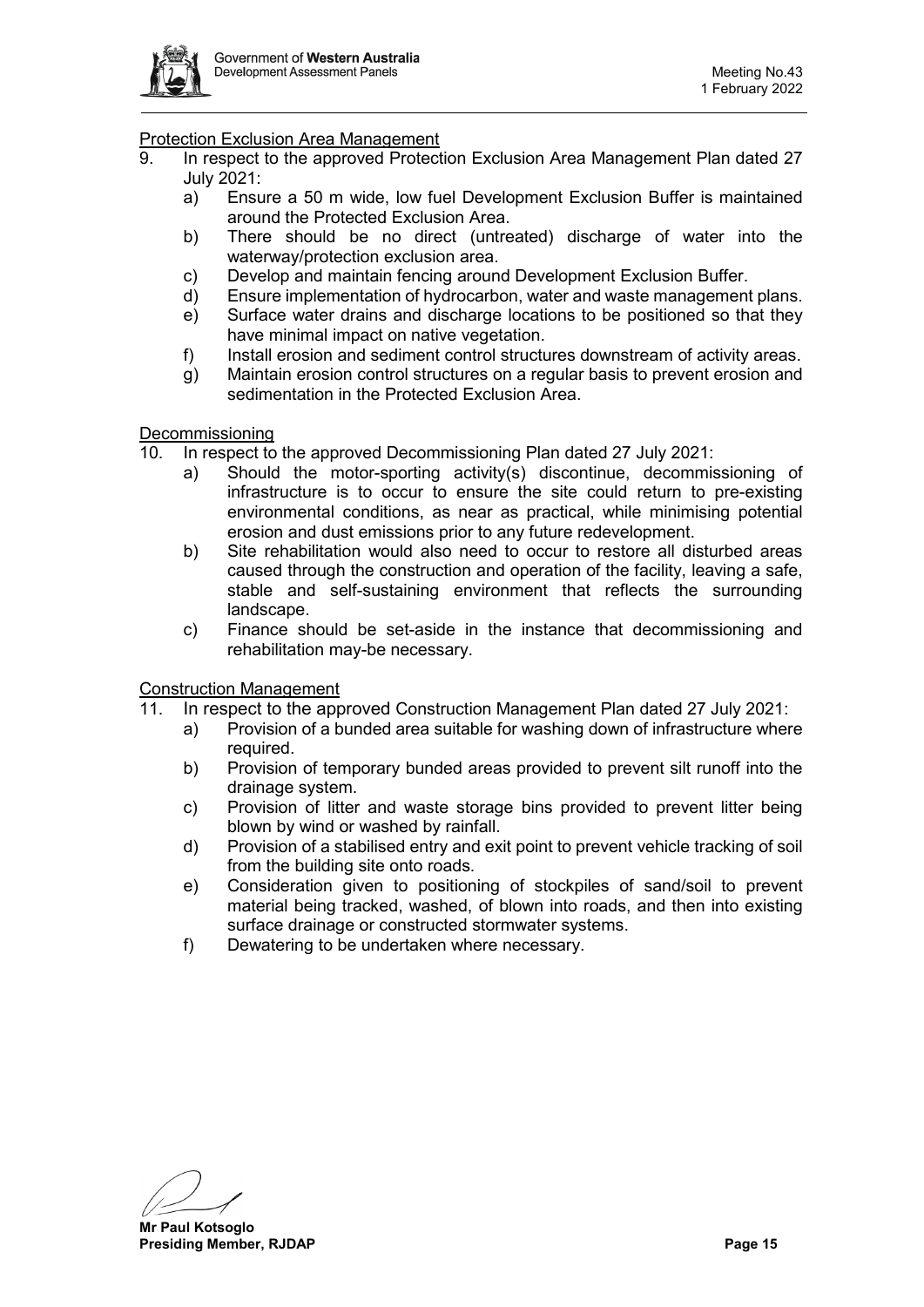

## Visual Impact

- 12. In respect to the approved Visual Impact Assessment dated 24 August 2021:
	- a) There is no flood lighting proposed for motocross, racetracks and surrounding areas in Stage 1 of the AMP development, therefore it is expected that mitigation measures will not be required to manage light spill. Low level outdoor lighting for pedestrian access may be acceptable. If in the future flood lighting is required, this would require further assessment and approval.
	- b) On the southern boundary of the racetrack area, boundary planting of  $6 10$ m wide fire-retardant screening trees, with low fuel maintained understorey, is to occur as part of Stage 1A.
	- c) Retain large mature trees on site where possible to help visually mitigate, break up and screen development.
	- d) Any large visually prominent buildings (e.g. Club house) should be designed to minimise visual impact, with height and form kept to a minimum and sympathetic with surrounding landform.
	- e) Tree planting should occur around any large or high built form and car parking areas to mitigate visual impacts from surrounding areas, particularly from the south.
	- f) Building should be developed using non-reflective materials and colours which are sympathetic to the surrounding landscape (e.g. Woodland Grey colour or similar).
	- g) Implementation of the Landscape Masterplan (SK-L001) should commence within the first three available planting seasons and completed and maintained thereafter to the satisfaction of the City of Albany. Any species which fail to establish within the first three planting seasons following implementation shall be replaced, to the satisfaction of the City of Albany.

#### Bushfire Management

- 13. In respect to the approved Bushfire Management Plan dated 26 July 2021:
	- a) Ensure low fuel areas (as required), are implemented prior to commencement of any site works or events. Slashing/mowing all internal grassland and woodland areas is to occur to maintain the precinct in a low fuel status.
	- b) Install two 110,000L water tanks, dedicated for firefighting (one at the racetrack precinct and one at the motocross precinct). The outlet on the water tank should be a 75mm Camlock. A turnaround hardstand area should be installed at water tanks.
	- c) It is recommended that a fast attack light unit is located on-site in readiness should a fire occur.
	- d) Events should not occur on catastrophic fire days, total fire ban days and vehicle movement restrictions as regulated by CoA or DFES.
	- e) Ensure the Bushfire Emergency Evacuation Plan (BEEP) is updated for the site with wardens and responsible persons identified.
	- f) Event days should have a fire safety crew in readiness in the instance of a bushfire.
	- g) Any re-fuelling of vehicles should occur in designated areas.
	- h) Suitable traffic control is to occur for any evacuation necessary in the instance of a bushfire.
	- i) Open space refuge areas, for (club days) 200-500 people, should be made available, to achieve a radiant heat flux of <2 kW/m2.
	- j) Fencing throughout the site should be non-combustible. Timber post and wire fencing may-be used around the protection exclusion area.

**Mr Paul Kotsoglo Presiding Member, RJDAP Page 16**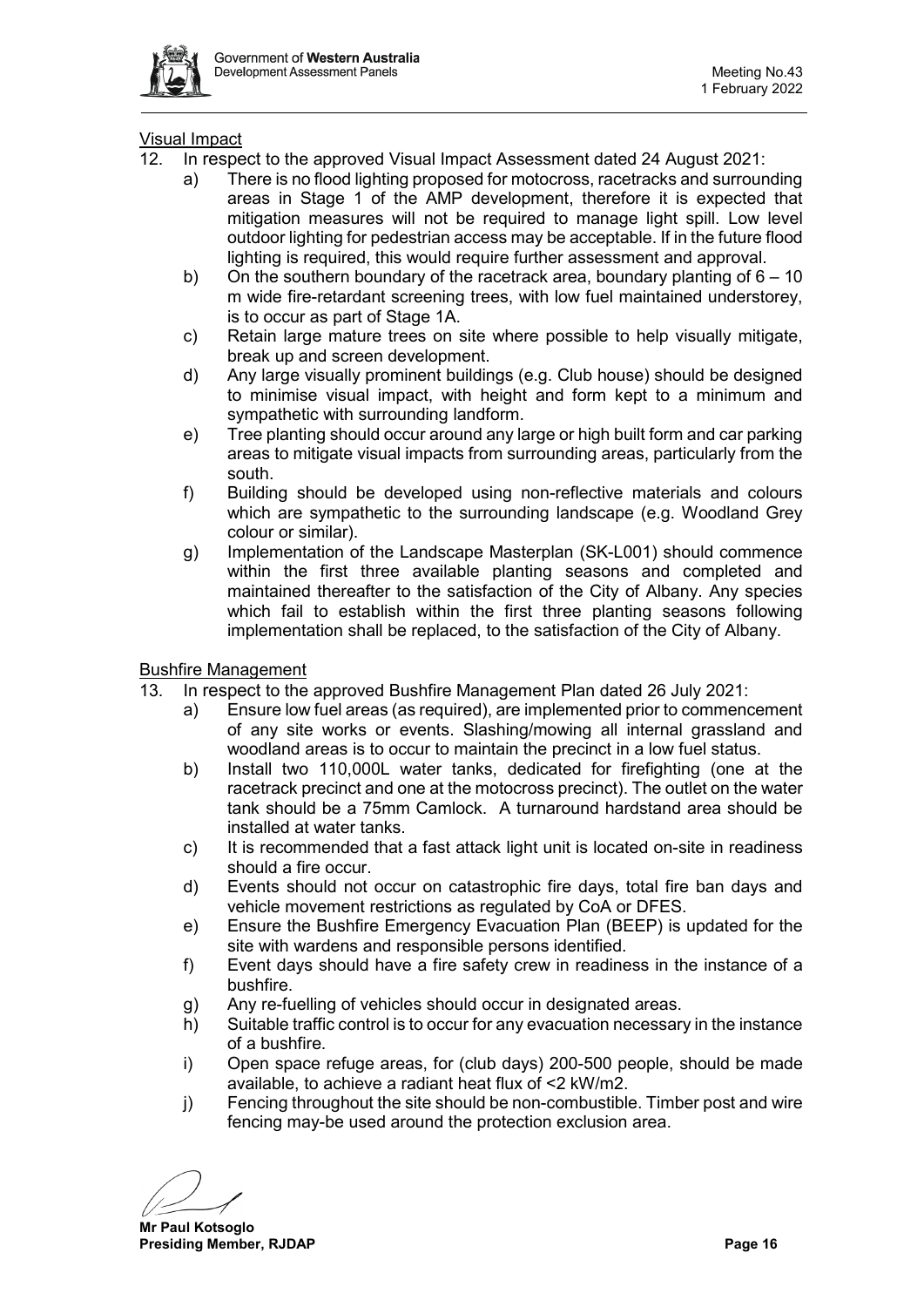

## Traffic and Parking Management

- 14. In respect to the approved Traffic & Parking Management Plan dated 16 August 2021:
	- a) Design and development of the slip lane and main crossover to the site (entry/exit off Down Road West) is to be undertaken to the satisfaction of the City and concurrently with the development of Stage 1A (motocross facility). Alternative access options (i.e. Down Road South - emergency exit at NE corner and emergency exit at NW corner) may-be used whilst the main access is being constructed and during construction of facility to avoid damage to new entrance/crossover from heavy vehicle turning movements.
	- b) A 'Permit for Vehicle Crossover Construction' from the City of Albany is required prior to any work being carried out within the road reserve, which shall be in accordance with drawing nos. STD-05-01 – STD-05-03 (refer to the City of Albany's Subdivision and Development Guidelines).
	- c) Develop directional signage on Down Road to assist in causing visitors to the site to slow down. Event activities are not to commence until all signs, devices and barricades are in place and operational in accordance with the requirements of the approved Traffic Management Plan.
	- d) Traffic management planning for large events should be developed with the City of Albany and Main Roads WA. For large events, traffic wardens should be stationed at the entry to the car park and exit location to direct event traffic.
	- e) Regular consultation should be undertaken with CBH, the woodchip facility and other businesses in Down Road to advise when large events are planned.
	- f) Car parking and access is to be designed in accordance with the Australian Standard 2890.

#### **The Report Recommendation was put and CARRIED (3/2).**

- For: Mr Gene Koltasz Mayor Dennis Wellington Cr Paul Terry
- Against: Mr Paul Kotsoglo Ms Shelley Shepherd

**REASON:** The majority of the panel agreed with the officer recommendation for approval and identified the genuine need for the facility for the community, especially Motocross, and strong commitment of the various motorsports bodies to construct and operate the facility as per the conditions of DA Approval. The development provides a positive community benefit as a whole of the proposed facility, especially reducing impact of illegal Trail Bike riding in the Sandpatch reserve, which is part of the P1 PDWSA South Coast Water Reserve and from which drinking water is drawn from now. The proposed land use is in accordance with the applicable zone under the Local Planning Scheme and that the extensive documentation submitted by the proponent to address relevant environmental and planning matters as required by the Scheme sufficiently addresses matters relevant to those Scheme provisions. The ability to develop the land and facilities in a staged and closely monitored manner such that the concerns and issues which were required to be addressed may be satisfied in an acceptable manner and consistent with standard industry practice.

**Mr Paul Kotsoglo Presiding Member, RJDAP Page 17**